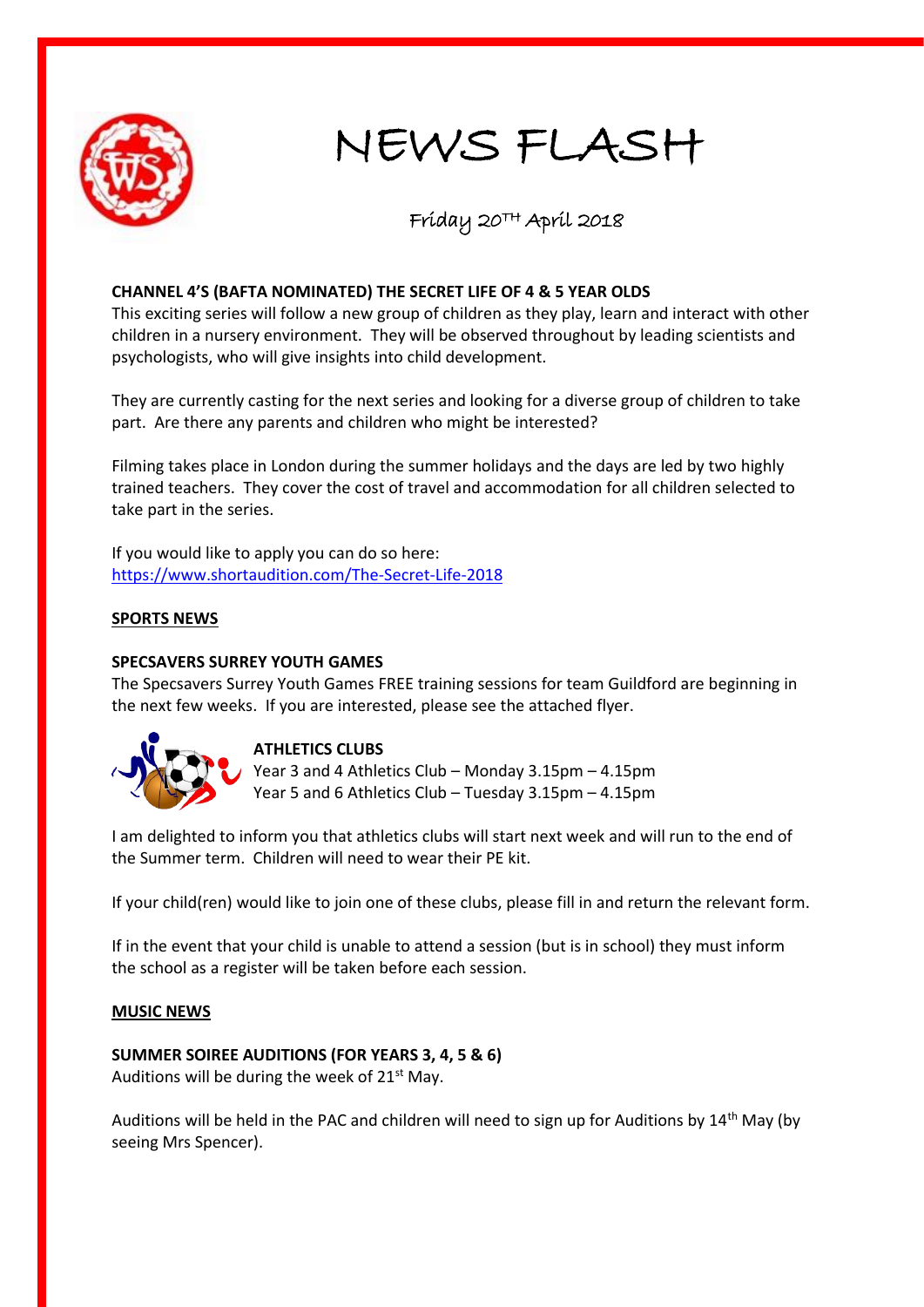Children can audition as a soloist or in a small group. They can do a song, dance, poem or they may wish to audition to be a host for the performance (e.g. introduce the acts etc).

The date for the summer soiree this year will be: Thursday 28<sup>th</sup> June and performances will be at 2.00pm-3.00pm and 6.00pm-7.00pm.

This is the highlight of our musical year with performances from our orchestra and string groups, our three choirs and our recorder groups. PLEASE SAVE THE DATE!!!

Proceeds from the concert will once again be for Mukono.

#### **SPRING SING**

Thank you to everyone who came to our school's first ever SPRING SING! The children loved singing with you and we hope you enjoyed the event!

#### **MUSIC EXAM NEWS**

Congratulations to these children for doing so well in their music exams:

- $\checkmark$  Oliver James who achieved Distinction in his grade one Associated Board flute exam.
- $\checkmark$  Douglas White who achieved a Merit in his Debut Rockshool drum exam.
- $\checkmark$  Finley Ryan who achieved Distinction in his Grade One Rockshool drum exam.
- $\checkmark$  Abigail Hearn and Luke Tearle both achieved Distinction in their Grade one Associated Board Theory Grade one exam.
- $\checkmark$  Harry Torocsik achieved a Pass in his Grade one Associated Board violin exam.
- $\checkmark$  Olivia Solomonides achieved a Merit in her Grade one Associated Board violin exam.
- $\checkmark$  Isabelle Thompson also achieved a Merit her Grade one Associated Board violin exam. WELL DONE!!!

#### **DIRECTORS CLUB**

Each concert has a team of children who work as "Directors" for the event. They write the script and decide on staging, ordering of the performances and which pieces should be included. They research the theme and provide invaluable creative energy designing the program. This year's Summer Soiree Mrs Spencer is very fortunate to have some wonderful talent in the Directors club: Daniel Ward, Nia Pitman, Lily-Mae Jackson, Finley Ryan, Lara Mirmak, Oliver James, James Steyn, Chloe Coleman-Lang and Lois Lamnea.

## **SPONSORED EVENT**

 A massive "thank you" from the NSPCC, we managed to raise a very impressive **£3,064.97**!

#### **STAFF NEWS**

It is with regret that we will be losing one of our Year 6 Teaching Assistants, Mrs Temple-Brown at half term. She has been here since September 2015 and will be leaving due to her family relocating. We would like to thank her for all her hard work and support during her time here and wish them all well for the future.